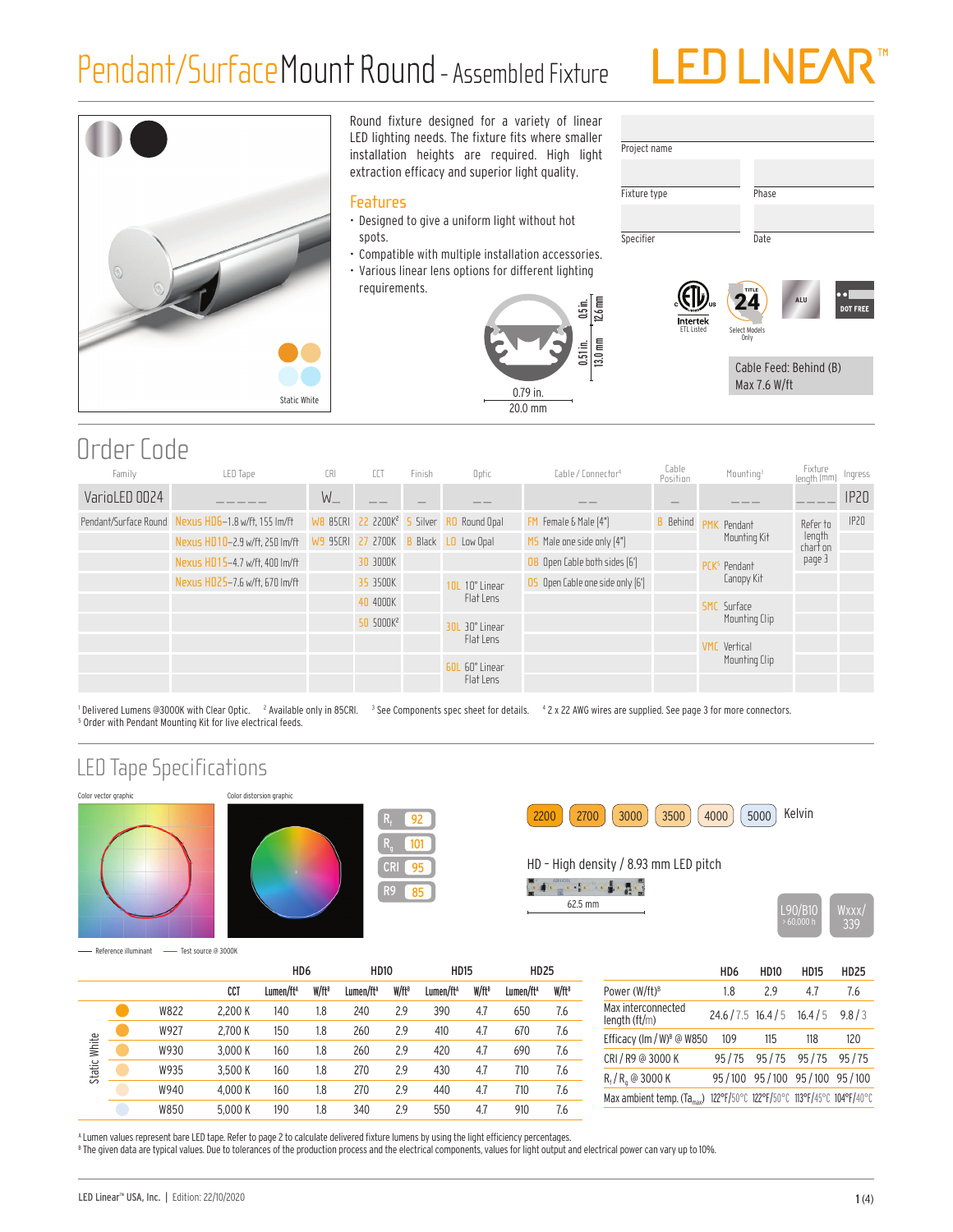LED LIVEAR"

## Contour - Technical Details



 $120^\circ$ Dot free 5% warmer CCT offset This lens provides a

homogenous line of light.



Dot free 5% warmer CCT offset This lens provides a homogenous line of light.

LOW OPAL





Visible Dotting 2% warmer CCT offset A converging lens that shapes the beam spread

for targeted and focused

lighting. Clear and Semi-Opal are 95% and 80% efficient respectively. They exhibit visible dotting effect.

### Mounting Dimensions

#### Fixture with Surface Mounting Clip / Pendant Mounting Kit





Round Opal







PMK Pendant Mounting Kit

Linear Flat Lens 60°





Fixture with Vertical Mounting Clip

Vertical Mounting Clip

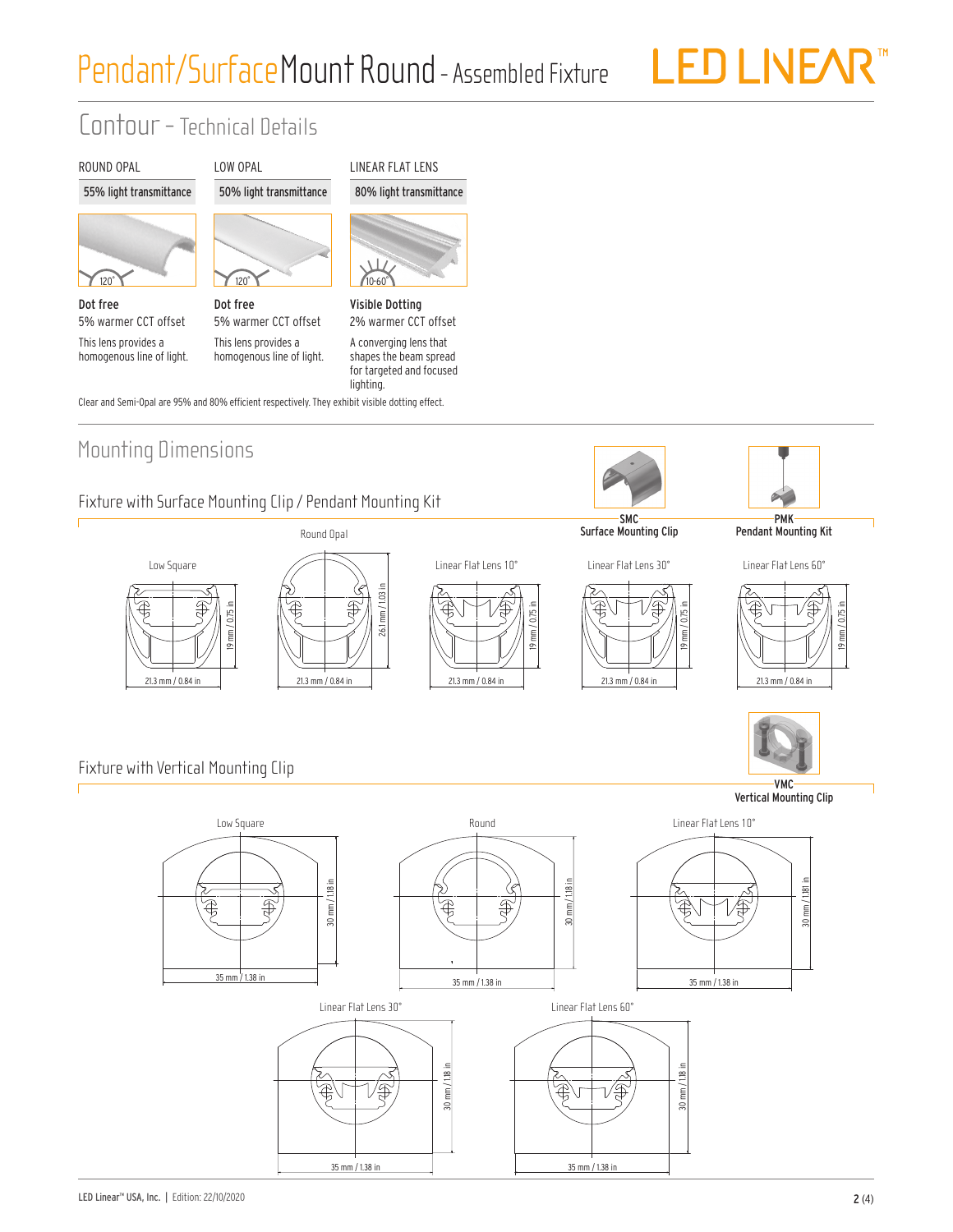# Pendant/Surface Mount Round - Assembled Fixture



#### LENGTH CHART

| Fixture length |      |               | $-HD6-$<br>1.8 Watts/Ft |               | $-HD10-$<br>2.9 Watts/Ft |               | $-HD15$ -<br>4.7 Watts/Ft |               | $-HD25-$<br>7.6 Watts/Ft |  |
|----------------|------|---------------|-------------------------|---------------|--------------------------|---------------|---------------------------|---------------|--------------------------|--|
| inches         | mm   | Watts/fixture | Lumens/fixture @3000K   | Watts/fixture | Lumens/fixture @3000K    | Watts/fixture | Lumens/fixture @3000K     | Watts/fixture | Lumens/fixture @3000K    |  |
| 3.2            | 83   | 0.5           | 42                      | 0.8           | 68                       | 1.2           | 108                       | 2.1           | 181                      |  |
| 5.7            | 145  | 0.9           | 74                      | 1.4           | 119                      | 2.2           | 190                       | 3.6           | 319                      |  |
| 8.2            | 208  | 1.2           | 105                     | 2.0           | 170                      | 3.1           | 272                       | 5.2           | 456                      |  |
| 10.6           | 270  | 1.6           | 137                     | 2.7           | 221                      | 4.1           | 354                       | 6.7           | 593                      |  |
| 13.1           | 333  | 2.0           | 169                     | 3.3           | 273                      | 5.0           | 436                       | 8.3           | 731                      |  |
| 15.6           | 395  | 2.3           | 201                     | 3.9           | 324                      | 6.0           | 518                       | 9.8           | 868                      |  |
| 18.0           | 458  | 2.7           | 233                     | 4.5           | 375                      | 6.9           | 600                       | 11.4          | 1005                     |  |
| 20.5           | 520  | 3.1           | 264                     | 5.1           | 426                      | 7.8           | 682                       | 13.0          | 1143                     |  |
| 22.9           | 583  | 3.4           | 296                     | 5.7           | 478                      | 8.8           | 764                       | 14.5          | 1280                     |  |
| 25.4           | 645  | 3.8           | 328                     | 6.3           | 529                      | 9.7           | 846                       | 16.1          | 1417                     |  |
| 27.9           | 708  | 4.2           | 360                     | 7.0           | 580                      | 10.7          | 928                       | 17.6          | 1555                     |  |
| 30.3           | 770  | 4.5           | 391                     | 7.6           | 631                      | 11.6          | 1010                      | 19.2          | 1692                     |  |
| 32.8           | 833  | 4.9           | 423                     | 8.2           | 683                      | 12.6          | 1092                      | 20.8          | 1830                     |  |
| 35.2           | 895  | 5.3           | 455                     | $8.8\,$       | 734                      | 13.5          | 1174                      | 22.3          | 1967                     |  |
| 37.7           | 958  | 5.7           | 487                     | 9.4           | 785                      | 14.4          | 1256                      | 23.9          | 2104                     |  |
| 40.2           | 1020 | 6.0           | 519                     | 10.0          | 836                      | 15.4          | 1338                      | 25.4          | 2242                     |  |
| 42.6           | 1083 | 6.4           | 550                     | 10.7          | 888                      | 16.3          | 1420                      | 27.0          | 2379                     |  |
| 45.1           | 1145 | $6.8$         | 582                     | 11.3          | 939                      | 17.3          | 1502                      | 28.5          | 2516                     |  |
| 47.5           | 1208 | 7.1           | 614                     | 11.9          | 990                      | 18.2          | 1584                      | 30.1          | 2654                     |  |
| 50.0           | 1270 | 7.5           | 646                     | 12.5          | 1041                     | 19.2          | 1666                      | 31.7          | 2791                     |  |
| 52.5           | 1333 | 7.9           | 677                     | 13.1          | 1093                     | 20.1          | 1748                      | 33.2          | 2928                     |  |
| 54.9           | 1395 | 8.2           | 709                     | 13.7          | 1144                     | 21.0          | 1830                      | 34.8          | 3066                     |  |
| 57.4           | 1458 | 8.6           | 741                     | 14.3          | 1195                     | 22.0          | 1912                      | 36.3          | 3203                     |  |
| 59.8           | 1520 | 9.0           | 773                     | 15.0          | 1246                     | 22.9          | 1994                      | 37.9          | 3340                     |  |
| 62.3           | 1583 | 9.3           | 805                     | 15.6          | 1298                     | 23.9          | 2076                      | 39.4          | 3478                     |  |
| 64.8           | 1645 | 9.7           | 836                     | 16.2          | 1349                     | 24.8          | 2158                      | 41.0          | 3615                     |  |
| 67.2           | 1708 | 10.1          | 868                     | 16.8          | 1400                     | 25.8          | 2240                      | 42.6          | 3752                     |  |
| 69.7           | 1770 | 10.5          | 900                     | 17.4          | 1451                     | 26.7          | 2322                      | 44.1          | 3890                     |  |
| 72.1           | 1833 | 10.8          | 932                     | 18.0          | 1503                     | 27.6          | 2404                      | 45.7          | 4027                     |  |
| 74.6           | 1895 | 11.2          | 963                     | 18.6          | 1554                     | 28.6          | 2486                      | 47.2          | 4164                     |  |
| 77.1           | 1958 | 11.6          | 995                     | 19.3          | 1605                     | 29.5          | 2568                      | 48.8          | 4302                     |  |
|                |      |               |                         |               |                          |               |                           |               |                          |  |

## Connectors and Mounting Accessories

|            | Item                                           | <b>Description</b>                                                                                                                                                                                                      | Model                                  | <b>Dimensions</b>  | Order Code   |
|------------|------------------------------------------------|-------------------------------------------------------------------------------------------------------------------------------------------------------------------------------------------------------------------------|----------------------------------------|--------------------|--------------|
|            | Mini Female Connector IP20<br>for Static White | Use to connect the driver to the beginning of the LED tape run<br>or to the next LED tape section. Female mini connector on one<br>side and open end cable on the other side.                                           | <b>Static White</b>                    | 2 x 22 Awg, 6.5 ft | 15000147     |
| $\bigodot$ | Pendant Canopy Kit 4                           | Pendant canopy kit including 5" round metal canopy, J-box<br>mounting cross bar, silver cable grippers and mounting<br>screws. Covers standard junction boxes and recommended to<br>use for every live electrical feed. | White Canopy Finish<br>Silver Hardware |                    | Canopy Kit 4 |